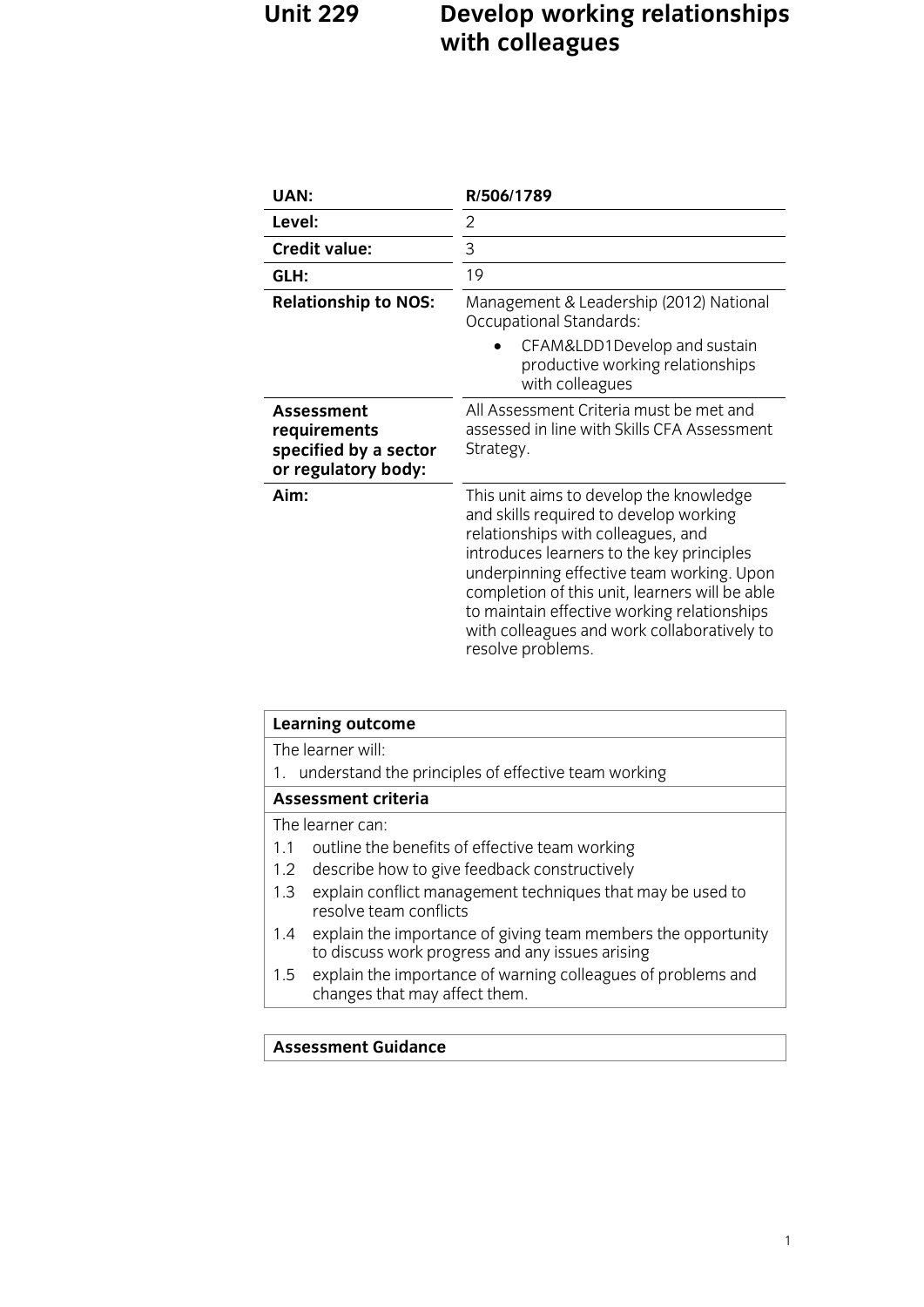- greater flexibility within the team<br>• high morale
	- high morale<br>• increased ef
	- increased efficiency<br>• mutual support
	- mutual support
	- $\bullet$  better ideas from the team<br> $\bullet$  etc
	- etc.

In this criterion the learner is required to provide an outline of the main features of benefits of effective team working; it is not acceptable to merely list benefits. merely list benefits.

**1.3** Conflict may be defined as the internal or external discord that occurs as a result of differences in ideas, values or beliefs of two or more people. more people.

Conflict management is important in order to:

- 
- e maintain morale<br>
e maintain nerformance standards • maintain performance standards<br>• minimise absenteeism
	- minimise absenteeism<br>• promote a safe workin
	- promote a safe working environment
	- maintain group cohesion
	- etc.

Conflict management techniques that may be used to resolve team

- Win-Win (collaborating)<br>Confitempting to i
	- <sup>o</sup> Attempting to identify the underlying concerns in  $\omega$ order to find an alternative that satisfies everyone that satisfies  $\omega$
	- Compromise
		- <sup>o</sup> Working to a mutually-acceptable solution that partially satisfies everyone
	- Forcing
		- Using formal authority or coercion to get one's own<br>way at the expense of others  $\sigma$
	- Avoiding
		- <sup>o</sup> Not addressing the conflict, withdrawing from a
		-
		- Accommodating<br>  $\overline{a}$  Neglecting own come <sup>o</sup> Neglecting own concerns to satisfy others

In this criterion the learner is required to explain how conflict<br>management techniques may be used to resolve team conflicts. (Using examples may make this more relevant.) examples may make this more relevant.)

**1.4** Discussing work progress and any issues arising with team members provides an opportunity to:

- acknowledge team achievements and celebrate success<br>• discuss strengths and identify areas for improvement
	- discuss strengths and identify areas for improvement
	- clarifying and agreeing any steps required to improve
	- identify how systems, procedures, work methods might be improved etc

improved etc.<br>In this criterion the learner is required to describe reasons that explain the importance of giving team members the opportunity to discuss work progress and any issues arising. (Using examples may make this more relevant.) more relevant.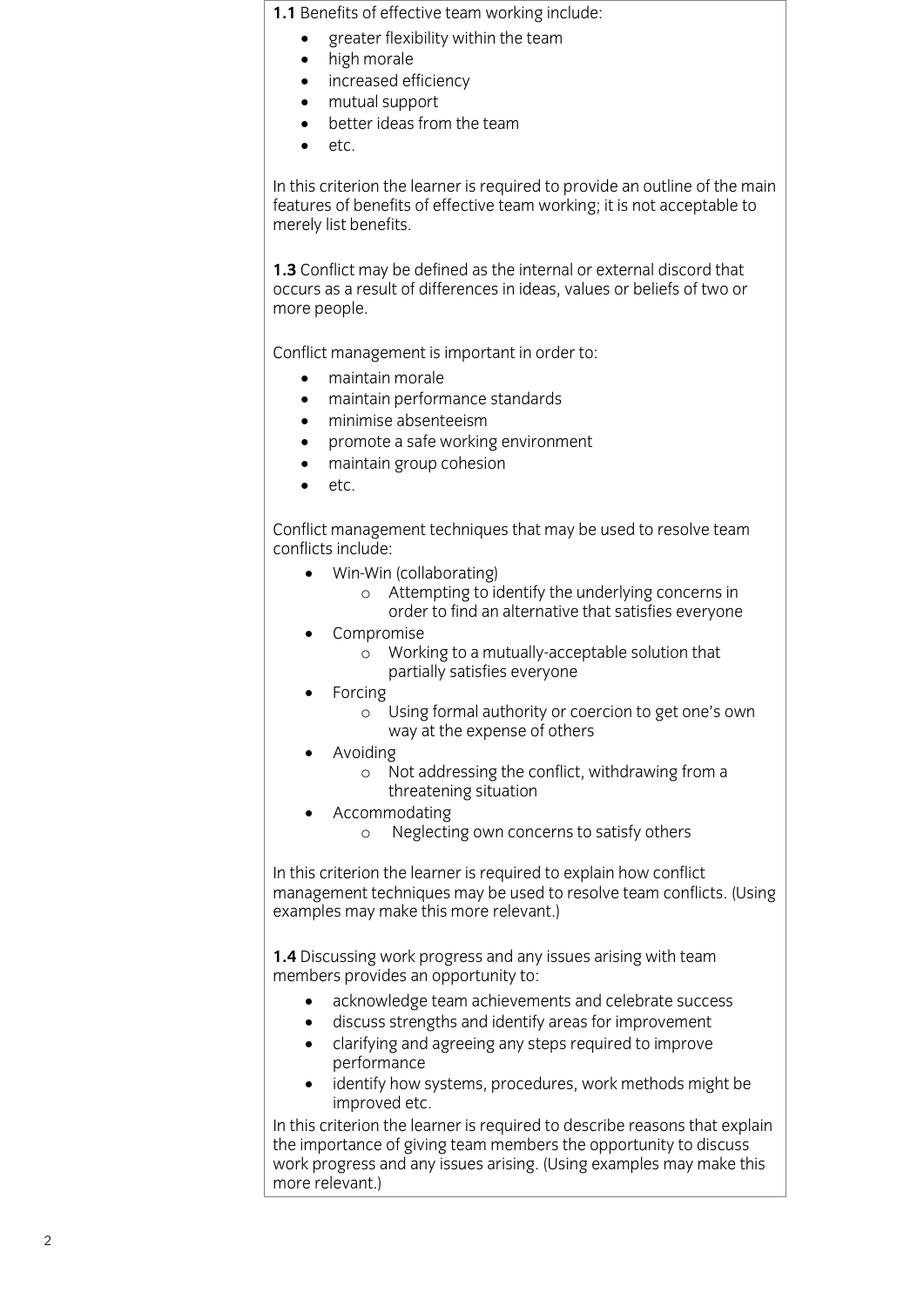1.5 Warning colleagues of problems and changes that may affect them allows issues to be addressed before they get out of hand and are still manageable, and allows possible solutions to be explored as opposed to merely reacting to a situation.  $\mathbf{r}$  reaction.

Failure to warn might also threaten the trust relationship with colleagues, who will typically assume the worst if there is a failure to communicate.

In this criterion the learner is required to describe reasons that explain the importance of warning colleagues of problems and changes that may affect them. (Using examples may make this more relevant.) may affect them. (Using examples may make this more relevant.)

# **Learning outcome**<br>The learner will:

2. be able to maintain effective working relationships with colleagues

### Assessment criteria

The learner can:

- 2.1 recognise the contribution of colleagues to the achievement of team objectives
- 2.2 treat colleagues with respect, fairness and courtesy
- 2.3 fulfil agreements made with colleagues
- 2.4 provide support and constructive feedback to colleagues.  $\overline{a}$  provide support and constructive feedback to colleagues.

#### **Assessment Guidance**

**2.1** Colleagues want to be appreciated, and recognising their  $2.2$  contribution to the achievement of team objectives lets them know that their efforts are noticed and valued.

Praise should be timely, direct, personal and specific, with colleagues being told exactly what they do well and why their contribution is appreciated. appreciated.

There are numerous ways to recognise an colleague's contribution, and the praise must be given in a way that is meaningful to the colleague: some colleagues may prefer to be praised in public, for example, whilst others may be more comfortable with being praised in private, and some colleagues will find it more meaningful to have their contribution recognised by a higher-level manager. contribution recognised by a higher-level manager.

In this criterion the learner is required to provide evidence that he or she has recognised in an appropriate and meaningful way the  $\frac{1}{2}$  contribution of colleagues to the achievement of team objective contribution of collection of the action of team objectives.

**2.2** Colleagues will be better motivated to complete allocated tasks if they feel they are being listened to and that they are appreciated as part of a team. part of a team.

Treating colleagues with respect, courtesy and fairness is fundamental in creating a positive climate within the team in order to influence team members to feel motivated. team members to feel motivated.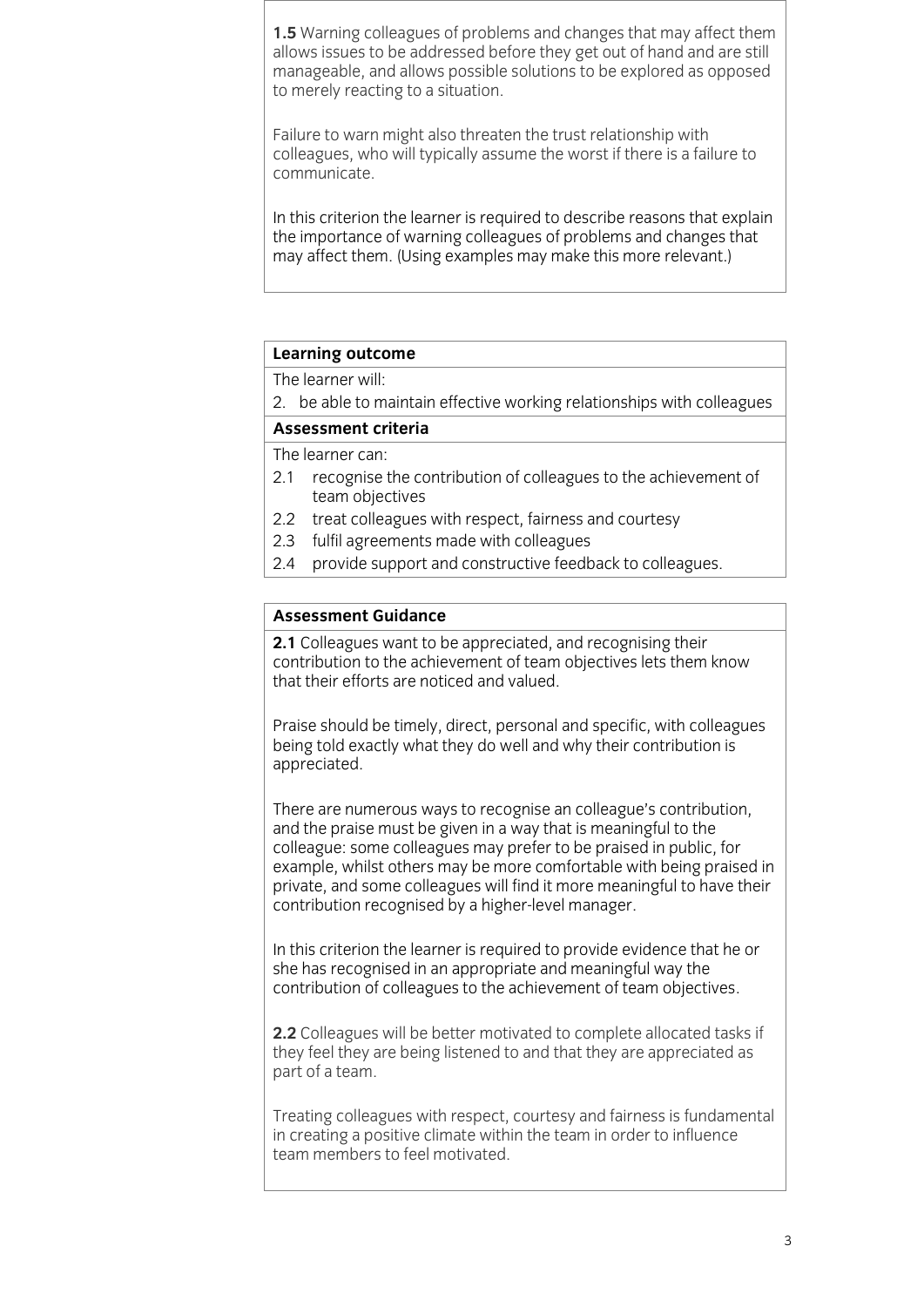In this criterion the learner is required to provide appropriate evidence that he or she has treated colleagues with respect and fairness and courtes v. courtesy.

**2.3** Fulfilling agreements is one way to ensure you develop working relationships with colleagues, within your own organisation and within other organisations, which are productive in terms of supporting and delivering your work and that of your organisation. delivering your work and that of your organisation.

Colleagues should be informed when agreements have been fulfilled, or advised promptly of any difficulties or where it will be impossible to fulfil agreements. fulfil agreements.

In this criterion the learner is required to provide evidence of correctly and appropriately fulfilling agreements made with colleagues. and appropriately fulfilling agreements made with colleagues.

2.4 Providing support to colleagues might include:

- **2.4** Providing policies, procedures, task requirements<br> **Explaining with their workload** 
	- helping with their workload<br>• problem-solving
	- problem-solving
	- obtaining additional resources
	- providing encouragement
	- providing constructive feedback that focuses on issues and

In this criterion the learner is required to provide evidence of appropriate support to colleagues and constructive feedback to two or more colleagues. <u>o</u>

## **Learning outcome**<br>The learner will:

3. be able to collaborate with colleagues to resolve problems

#### Assessment criteria

The learner can:

- 3.1 take others' viewpoints into account when making decisions
- 3.2 take ownership of problems within own level of authority
- 3.3 take action to minimise disruption to business activities within their own level of authority
- $3.4$ resolve problems within their own level of authority and agreed contribution. <u>contribution.</u>

#### **Assessment Guidance**

**As a Francish Assessment Countries and Separate Contracts Assessment Contracts** situation, feelings and viewpoints, and to 'put yourself in the other' person's shoes'.

Successful leaders and managers work hard to understand others' viewpoints in a particular situation. They acknowledge others' viewpoints when making decisions and consider the impact of their choices on the wellbeing and interests of others choices on the well-being and interests of others.

In this criterion the learner is required to provide evidence that he or she understands the viewpoints of colleagues in particular situations and has taken their viewpoints into account when making decisions on those situations. those situations.